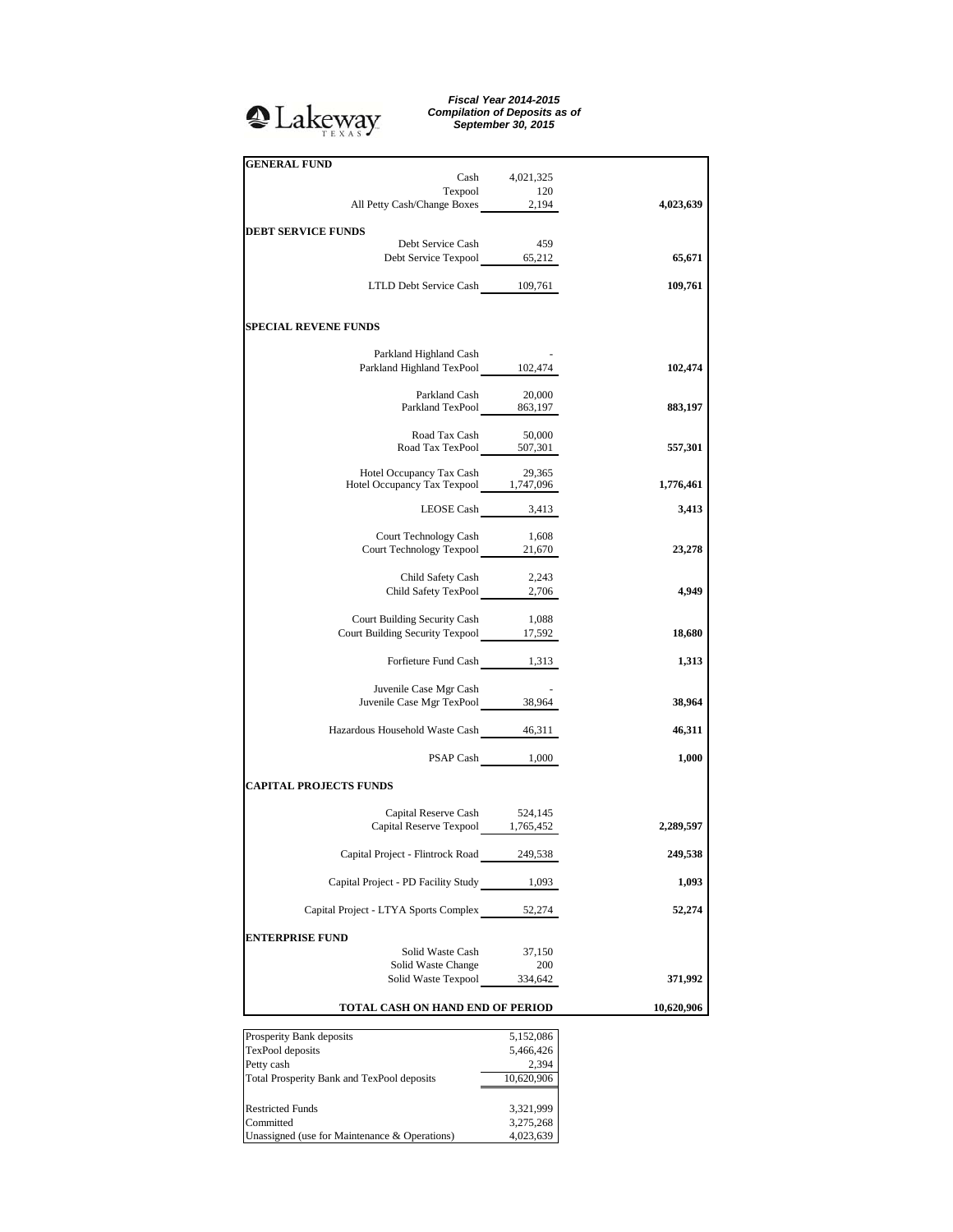## **STATEMENT OF REVENUES AND EXPENDITURES - GENERAL FUNDFOR THE MONTH ENDED SEPTEMBER 30, 2015 - PRELIMINARY FOR COUNCIL MEETING**

|                                                                 | YEAR TO DATE |               |                    |                                      |  | <b>ANNUAL</b>   |                                            |               |                 |                    |                                   |     |                 |
|-----------------------------------------------------------------|--------------|---------------|--------------------|--------------------------------------|--|-----------------|--------------------------------------------|---------------|-----------------|--------------------|-----------------------------------|-----|-----------------|
|                                                                 |              | <b>BUDGET</b> |                    | <b>ACTUAL &amp;</b><br><b>ENCUMB</b> |  | <b>VARIANCE</b> | $%$ of<br><b>Budget</b><br><b>Realized</b> |               | <b>BUDGET</b>   |                    | <b>PROJECTED</b><br><b>ACTUAL</b> |     | <b>VARIANCE</b> |
| <b>REVENUES</b>                                                 |              |               |                    |                                      |  |                 |                                            |               |                 |                    |                                   |     |                 |
| <b>AD VALOREM TAXES</b>                                         | \$           | 4,520,916 \$  |                    | 4,531,592 \$                         |  | 10,676          | 100%                                       | \$            | 4,520,916 \$    |                    | 4,530,916 \$                      |     | $10,000$ (1)    |
| <b>FRANCHISE FEES</b>                                           |              | 910,300       |                    | 678,066                              |  | (232, 234)      | 74%                                        |               | 910,300         |                    | 945,300                           |     | 35,000<br>(2)   |
| <b>SALES &amp; DRINK TAX</b>                                    |              | 2,927,775     |                    | 2,894,397                            |  | (33, 378)       | 104%                                       |               | 2,783,775       |                    | 2,888,275                         |     | 104,500<br>(3)  |
| <b>BLDG &amp; DEVELOPMENT SERVICES</b>                          |              | 1,485,500     |                    | 1,617,639                            |  | 132,139         | 160%                                       |               | 1,009,500       |                    | 1,500,500                         |     | 491,000<br>(4)  |
| <b>MUNICIPAL COURT</b>                                          |              | 775,000       |                    | 820,535                              |  | 45,535          | 122%                                       |               | 675,000         |                    | 775,000                           |     | 100,000<br>(5)  |
| <b>INTEREST INCOME</b>                                          |              | 27,100        |                    | 35,496                               |  | 8,396           | 131%                                       |               | 27,100          |                    | 30,000                            |     | 2,900           |
| <b>MISCELLANEOUS</b>                                            |              | 238,440       |                    | 254,406                              |  | 15,966          | 156%                                       |               | 163,000         |                    | 263,000                           |     | 100,000<br>(6)  |
| <b>PARKS &amp; RECREATION</b>                                   |              | 538,275       |                    | 617,391                              |  | 79,116          | 117%                                       |               | 529,175         |                    | 569,175                           |     | 40,000<br>(7)   |
| DONATIONS/GRANTS                                                |              | 7,000         |                    | 19,160                               |  | 12,160          | 274%                                       |               | 7,000           |                    | 7,000                             |     |                 |
| <b>TOTAL REVENUES</b>                                           |              | \$11,430,306  | \$                 | $\overline{11,}468,682$ \$           |  | 38,376          | 108%                                       | \$            | 10,625,766      | \$                 | 11.509.166                        | S.  | 883,400         |
| <b>EXPENDITURES</b>                                             |              |               |                    |                                      |  |                 |                                            |               |                 |                    |                                   |     |                 |
| <b>GENERAL SERVICES</b>                                         | \$           | 538,133 \$    |                    | 460,201 \$                           |  | 77,932          | 88%                                        | \$            | 522,093 \$      |                    | 522,093 \$                        |     |                 |
| <b>ADMINISTRATION</b>                                           |              | 776,642       |                    | 763,207                              |  | 13,435          | 103%                                       |               | 740,642         |                    | 740,642                           |     |                 |
| <b>FINANCE</b>                                                  |              | 470,056       |                    | 468,058                              |  | 1,998           | 100%                                       |               | 470,056         |                    | 455,056                           |     | $15,000$ (8)    |
| <b>POLICE</b>                                                   |              | 4,030,414     |                    | 3,835,321                            |  | 195,093         | 96%                                        |               | 4,000,363       |                    | 3,880,363                         |     | 120,000<br>(9)  |
| <b>PUBLIC WORKS</b>                                             |              | 919,290       |                    | 862,258                              |  | 57,032          | 97%                                        |               | 891,781         |                    | 865,781                           |     | 26,000<br>(9)   |
| <b>MUNICIPAL COURT</b>                                          |              | 595,124       |                    | 559,137                              |  | 35,987          | 95%                                        |               | 587,809         |                    | 567,809                           |     | 20,000<br>(8)   |
| <b>BLDG &amp; DEVELOPMENT SERVICES</b>                          |              | 1,091,420     |                    | 1,069,274                            |  | 22,146          | 104%                                       |               | 1,028,827       |                    | 1,028,827                         |     |                 |
| <b>PARKS &amp; RECREATION</b>                                   |              | 2,204,644     |                    | 2,035,733                            |  | 168,911         | 94%                                        |               | 2,158,339       |                    | 2,109,339                         |     | 49,000<br>(9)   |
| <b>TOTAL EXPENDITURES</b>                                       |              | \$10,625,723  | \$                 | 10,053,189 \$                        |  | 572,534         | 97%                                        | \$            | 10,399,910      | -S                 | 10,169,910                        | S.  | 230,000         |
| <b>REVENUES OVER/(UNDER) EXPENDITURES \$</b>                    |              | 804,583       | \$                 | 1,415,493 \$                         |  | 610,910         |                                            | \$            | 225,856 \$      |                    | 1,339,256                         | -\$ | 1,113,400       |
| <b>OTHER FINANCING SOURCES/(USES)</b>                           |              |               |                    |                                      |  |                 |                                            |               |                 |                    |                                   |     |                 |
| <b>TRANSFER TO CAPITAL RESERVE FUND</b>                         | \$           | 750,000       | -S                 | 750,000 \$                           |  |                 |                                            | \$            | $(225, 856)$ \$ |                    | $(225, 856)$ \$                   |     |                 |
| TRANSFER TO CAPITAL PROJECTS FUND                               | \$           | 50,000        | $\mathbf{\hat{s}}$ | 50,000 \$                            |  |                 |                                            | $\mathsf{\$}$ | ÷.              | $\mathbf{\hat{S}}$ | $\overline{a}$                    | \$  |                 |
| <b>FUND BALANCE - BEGINNING</b><br><b>FUND BALANCE - ENDING</b> |              |               |                    |                                      |  |                 |                                            | \$            | 2,643,412 \$    |                    | 2,754,786                         | \$  | 111,374         |
|                                                                 |              |               |                    |                                      |  |                 |                                            |               | 2,643,412       |                    | 3,868,186                         | \$  | 1,224,774       |
| <b>FUND BALANCE RATIO</b>                                       |              |               |                    |                                      |  |                 |                                            | 25%           |                 | 38%                |                                   |     |                 |

(1) Ad valorem tax revenue was projected as 99% collectible but actual collections will likely come in slightly higher.

(2) Phone/Cable franchise fees have exceeded budget projections.

(3) Through an audit, the Comptroller's office found a taxpayer who was paying the wrong taxing entity. The reallocation covered the period of June 2010 through July 2014 and totaled \$50,442. An additional \$15,000 will be collected above the budgeted amount for mixed beverage taxes due to a legislative change. Also, sales tax was projected to increase by 5% during FY15. The actual increase is 6.9% which resulted in higher sales tax collections of \$39,500.

(4) \$150,905 - Senior living center at Lakeway Medical Village, \$24,906 - additional phase in Serene Hills, \$150,000 - storm re-roof permits, \$40,000 - The Oaks buildings, and \$40,000 - hotel, \$85,000 in misc. residential additions and modifications building permits

(5) Additional fines and warrant fees collected by City Marshal.

(6) The interagency billing with Bee Cave for dispatch services resulted in higher quarterly payments than originally budgeted. Insurance proceeds for hail damage totaled \$74,440.

(7) Additional revenue for youth classes at the Activity Center. Additional Swim Center revenue in the amount of \$23,000.

(8) Salary savings due to unfilled positions.

(9) Salary savings, safety and maintenance supplies, and fuel.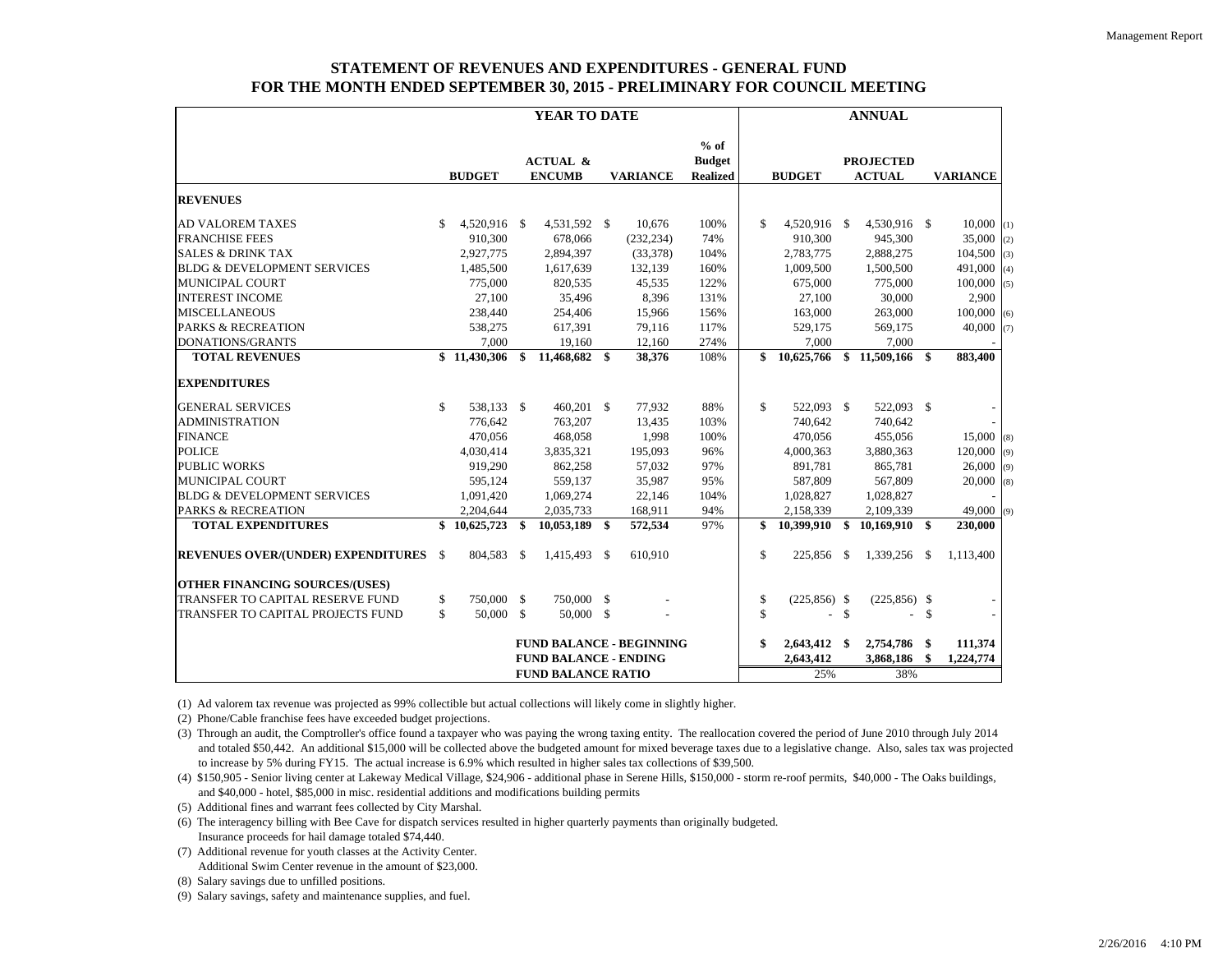# **YEAR TO DATE - PY ACTUALS VS CY ACTUALS**

### **REVENUES**

|                                        | FY14           | FY15                     | <b>VARIANCE</b> | <b>NOTES</b>                                                          |
|----------------------------------------|----------------|--------------------------|-----------------|-----------------------------------------------------------------------|
| AD VALOREM TAXES                       | \$4,383,793    | \$4,521,427              | \$137,634       | Budgeted increase in ad valorem revenue                               |
| <b>FRANCHISE FEES</b>                  | 482,844        | 548,997                  | 66,153          | Timing                                                                |
| <b>SALES &amp; DRINK TAX</b>           | 2,191,616      | 2,405,841                | 214,225         | \$50k Comptroller audit reallocation in $FY15 + 5\%$ budgeted increa  |
| <b>BLDG &amp; DEVELOPMENT SERVICES</b> | 1,089,500      | 1,364,492                | 274,992         | 2015 Large projects - HEB \$50k, Mansions \$260k, Storm re-roofs      |
| <b>MUNICIPAL COURT</b>                 | 506,360        | 668,265                  | 161,905         |                                                                       |
| <b>INTEREST INCOME</b>                 | 25,169         | 28,520                   | 3,351           |                                                                       |
| <b>MISCELLANEOUS</b>                   | 85,376         | 253,793                  | 168,417         | Increased usage of the Bee Cave Interlocal for dispatch services      |
| PARKS & RECREATION                     | 483,388        | 525,586                  | 42,198          | Increased activity at the AC & Swim                                   |
| DONATIONS/GRANTS                       | 15,491         | 14,135                   | (1,356)         |                                                                       |
| <b>TOTAL REVENUES</b>                  | \$9,263,537    | \$10,331,056             | \$1,067,519     |                                                                       |
| <b>EXPENDITURES</b>                    |                |                          |                 |                                                                       |
| <b>GENERAL SERVICES</b>                | 432,403<br>\$. | <sup>\$</sup><br>409,651 | 22,752<br>S.    | Purchased video projection system for auditorium in FY14, less leg    |
| <b>ADMINISTRATION</b>                  | 560,618        | 627,482                  | (66, 864)       | \$36,000 in election expenses in FY15                                 |
| <b>FINANCE</b>                         | 285,761        | 367,634                  | (81, 873)       | Added a new accountant position during the FY15 budget process.       |
| <b>POLICE</b>                          | 3,297,442      | 3,119,539                | 177,903         | Purchased 4 police vehicles in FY14                                   |
| <b>PUBLIC WORKS</b>                    | 568,401        | 627,003                  | (58,602)        |                                                                       |
| <b>MUNICIPAL COURT</b>                 | 419,486        | 452,731                  | (33,245)        |                                                                       |
| <b>BLDG &amp; DEVELOPMENT SERVICES</b> | 865,499        | 813,250                  | 52,249          | Nonconforming structure abatement expenditure and captial expendition |
| <b>PARKS &amp; RECREATION</b>          | 1,637,684      | 1,640,385                | (2,701)         | Pool heater went out in FY14                                          |
| <b>TOTAL EXPENDITURES</b>              | \$8,067,294    | \$8,057,675              | \$<br>9,619     |                                                                       |
| <b>TOTAL CHANGE</b>                    |                |                          | \$1,077,138     |                                                                       |

#### TAKE-AWAYS:

REVENUES:

THE CITY HAS COLLECTED MORE IN REVENUE THROUGH JULY 31, 2015 THAN DURING THE SAME PERIOD IN THE PRIOR YEAR.

#### EXPENDITURES:

THE CITY HAS SPENT LESS THROUGH JULY 31, 2015 THAN DURING THE SAME PERIOD IN THE PRIOR YEAR. THIS IS PRIMARILY DUE TO LESS CAPITAL EXPENDITURES BUDGETED FOR FISCAL YEAR 2015.